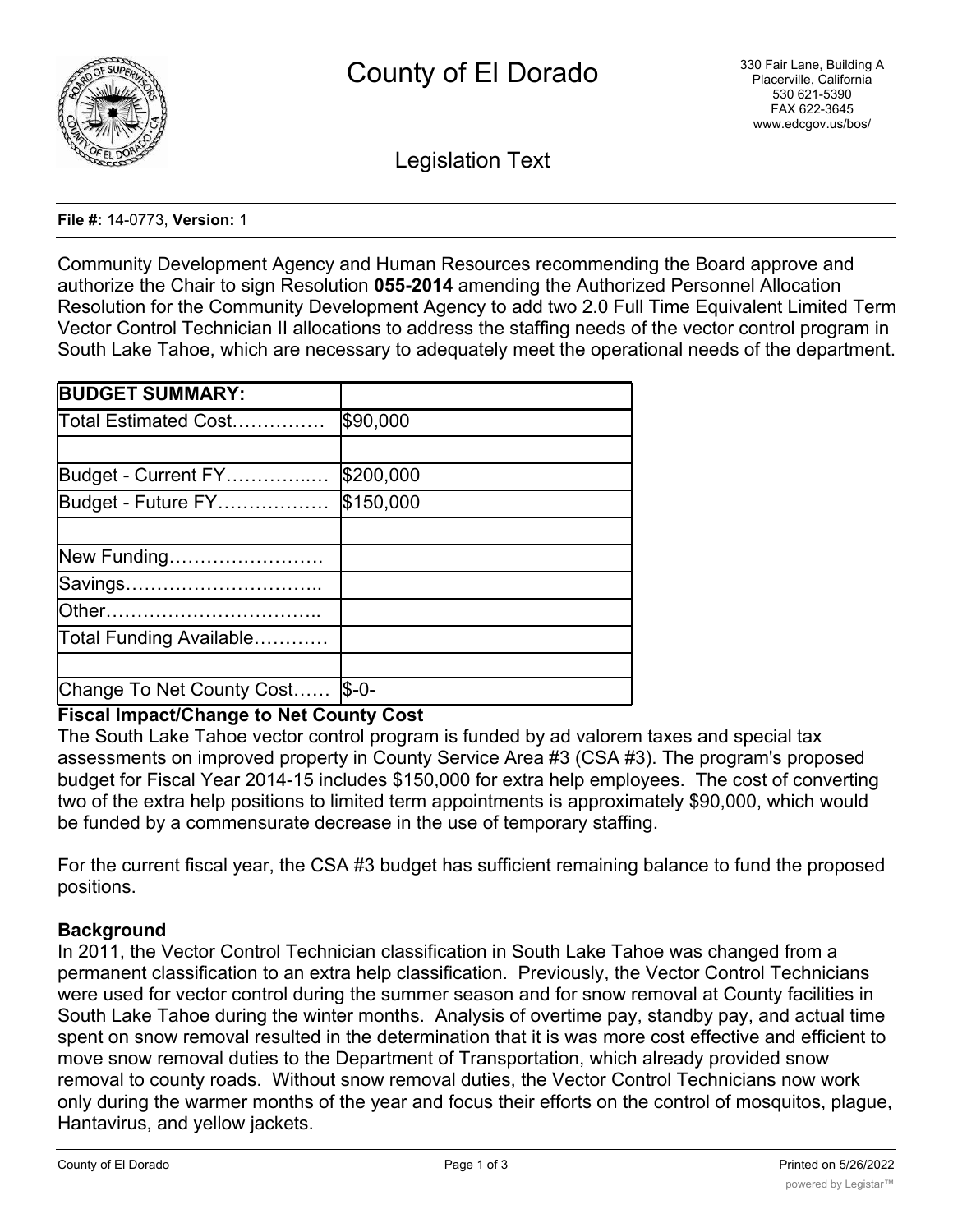With this modification in staff classification, the Community Development Agency Environmental Management Division (EMD) was able to increase the number of Vector Control Technicians during the spring through fall from three to six. Since this change, the numbers of mosquito complaints have decreased significantly and EMD staff has not had to fog for adult mosquitos since 2011.

#### **Reason for Recommendation**

The technicians in the Lake Tahoe Basin generally work from early spring through mid-November, and typically exceed 1,000 hours of work during the fiscal year. The County's Personnel Rules were recently updated on May 7, 2013 (Resolution 048-2013) and now limit recurrent extra help employees to no more than 1,000 hours each fiscal year. This restriction results in EMD having limited or no experienced staff toward the end of the fiscal year (spring), when treating larval mosquitos is needed most to avoid them hatching into biting adults.

Further, the State of California Department of Public Health (CDPH) requires that Vector Control Technicians obtain certification as a "Certified Technician" if they are applying pesticide. These requirements in the California Health and Safety Code Section 106925 state that "…every governmental agency employee who handles, applies, or supervises the use of any pesticide for public health purposes to be certified by CDPH as a Vector Control Technician in at least one relevant vector control category commensurate with the technician's assigned duties."

In order to obtain this certification, employees must be actively working for a vector agency, such as the County. In addition, employees must complete 12 units of continuing education units (CEUs) within the "Pesticide Use and Safety" category, and 8 additional units for each specialty certification, every two years for their certifications to remain active. It is uncommon to find an abundance of temporary workers who possess the required active certifications to be employed as Vector Control Technicians.

There are exemptions from obtaining certifications, as stated in California Code of Regulations Section 30013: " "Under the Direct Supervision of" means the act or process whereby a pesticide is applied by a Certified Technician (Limited) or a Vector Control Aide acting under the instructions and control of a Certified Technician who is responsible for the actions of that person and who is available if and when needed even though such certified technician is not physically present at the time the pesticide is applied. A Certified Technician shall be physically present during the application of a pesticide when required by the pesticide label." In the County, Vector Control Technician I's are the only class to which this exemption applies. As such, the County would continue to employ extra help staff in the Vector Control Technician I classification. Since lead staff must be available to this entrylevel class, it is imperative to have more senior, experienced Vector Control Technician II employees available throughout the entire season.

In addition to certification, the Vector Control Technicians know precisely where each treatment area is located. Most of these treatment areas are remote and the staff learn the locations after visiting them multiple times with other knowledgeable staff. Currently, EMD has identified over 900 locations within the County that may require treatment. Additionally, each location has unique characteristics that require variations in treatment type, such as pesticide use and technique. The extra help classification is not well-suited to retaining the knowledge and skill set required of the senior staff members to address vector control effectively.